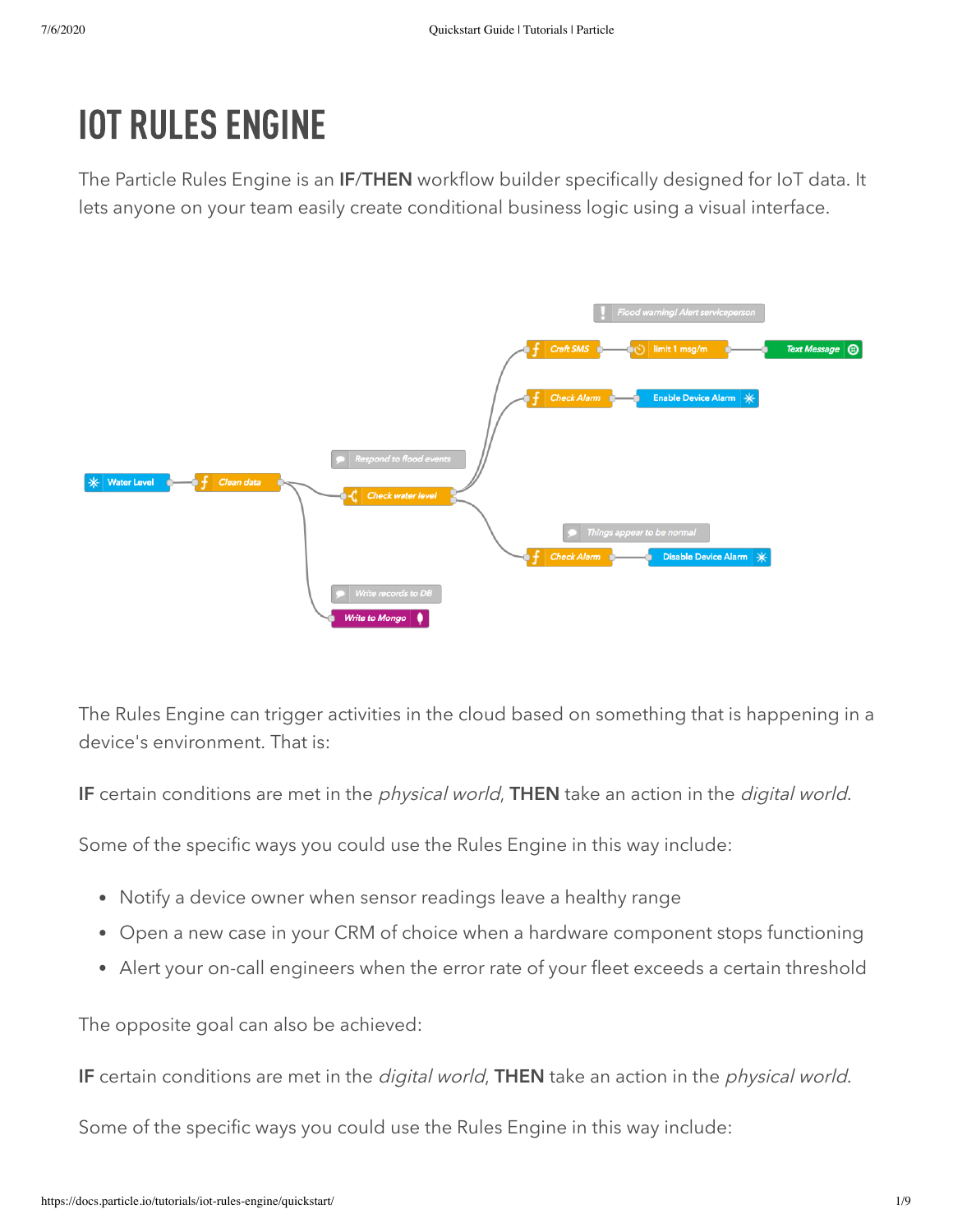- [Send an over-the-air firmware update to a device when it has been added to a](https://docs.particle.io/tutorials/product-tools/device-groups/) device group
- Activate certain features of your product when customer payment information is collected
- Disable access to using a broken device when a serviceperson is en-route to fix it

The Rules Engine is a Particle-integrated, professional-grade deployment of a popular tool called [Node-RED.](https://nodered.org/) Node-RED not only provides a robust flow-based programming framework, but also access to a variety of open-source contributions to the project made by its thriving community of IoT builders.

# Key Terms

There are some key terms that will help you get started with the Rules Engine:

### Nodes



The building blocks of the Rules Engine are called nodes. Each node represents a distinct piece of logic and has a well-defined purpose: it gets some data, does something with that data, and then passes that data on.

There are many different types of nodes that carry out specific functions. Each node can be configured with pre-defined properties to work to your specifications.

There are 3 main types of nodes:

- Input nodes that inject data into a flow. These nodes are placed at the beginning of a flow and trigger flow execution.
- Output nodes that send data out of a flow. These nodes are place at the end of a flow.
- Processing nodes that receive data from the previous node, execute some logic, then send the result onto the next node. These nodes are place in the middle of a flow.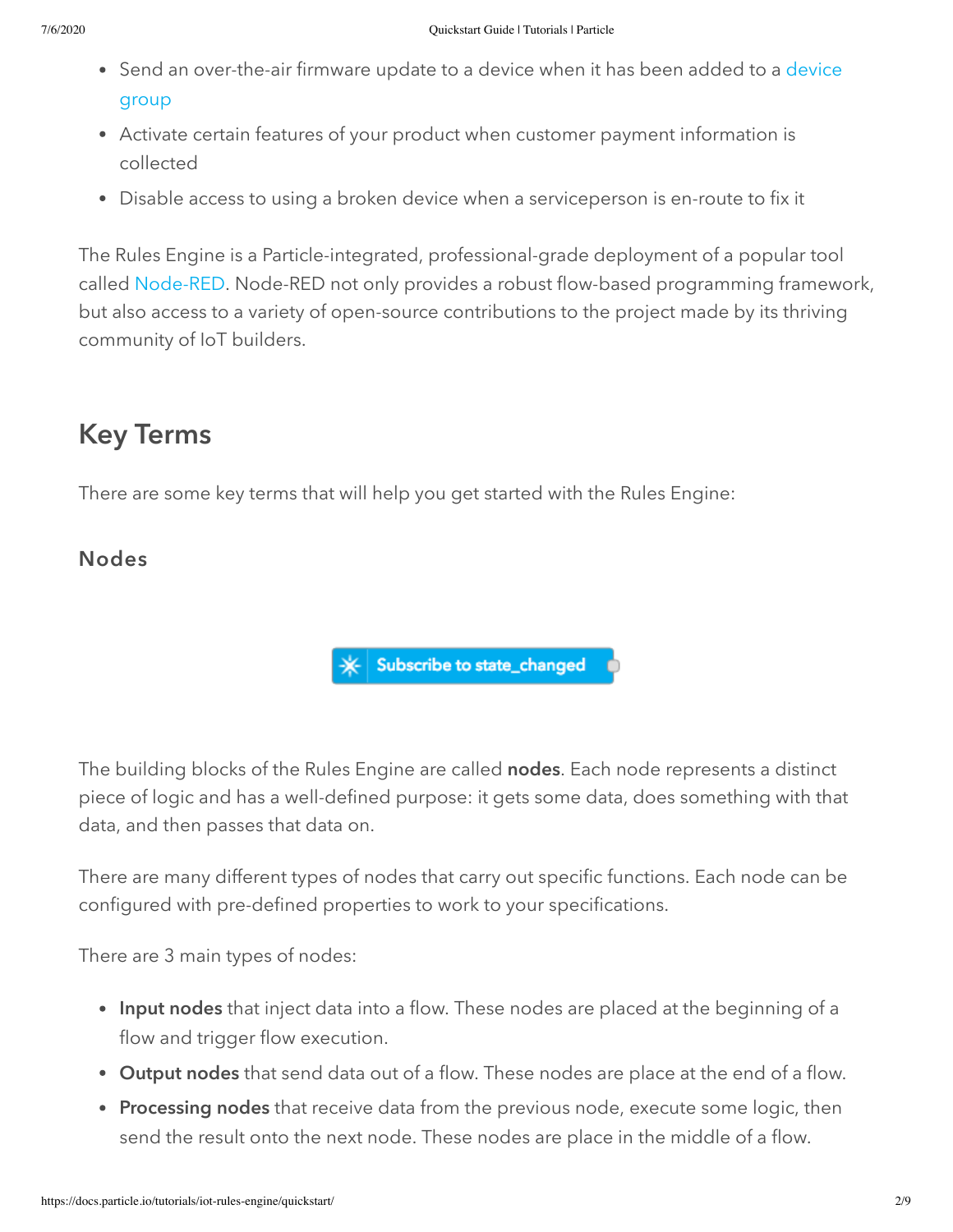

Multiple nodes are connected to one another, creating networks called flows. The flow is responsible for moving data between the nodes.

If nodes are the building blocks of the Rules Engine, flows are the end-products. They represent the combination of many pieces of logic into an end-to-end workflow.

#### <span id="page-2-0"></span>Palette

The "menu" of available nodes available to you when assembling flows is known as a **palette**. From the palette, you can drag nodes onto the workspace and incorporate them into a flow.

The Rules Engine comes standard with a default set of nodes that caters to the most common use cases. However, there are many available nodes that do not come with the default palette that may be useful to you. Learn more in the section on [adding nodes to your palette](#page-7-0).

#### Message

The Rules Engine executes a flow by passing messages from node to node. These messages are simple objects that always have an ID, and often also have a set of associated properties.

In the Rules Engine, a message object is normally referred to as msg . Associated properties are most commonly stored in msg.payload .

## Getting Started

Let's get you up and running with the Rules Engine.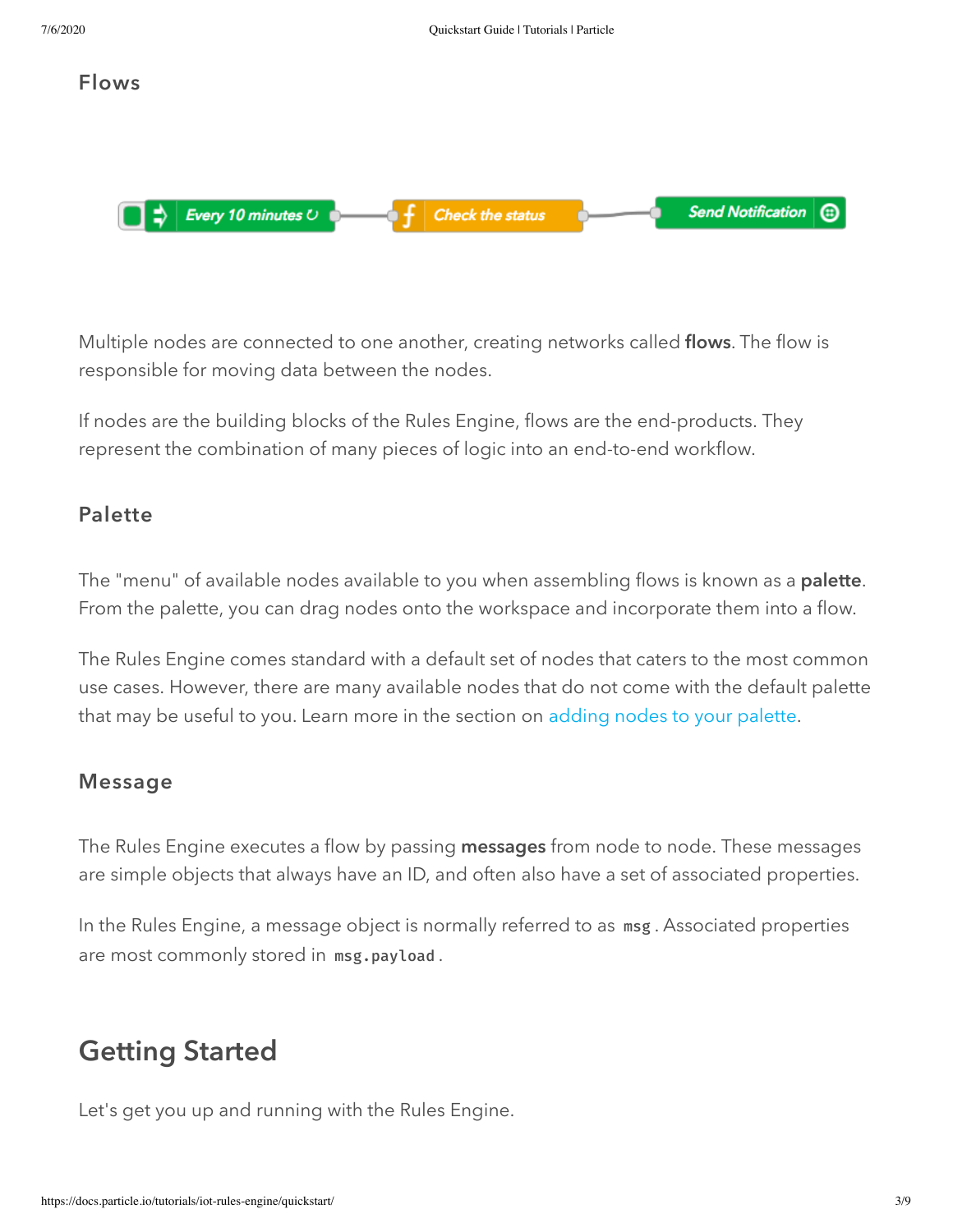To apply for beta access to the Rules Engine, please visit https://www.particle.io/iot-rules[engine. Once accepted, you should get an email with your Rules Engine instance URL. Th](https://www.particle.io/iot-rules-engine)e URL should look something like https://myname.rules.particle.io .

When visiting your Rules Engine instance, you will first be asked to log in with your Particle account. Only approved members of your team will be given access to your Rules Engine.

After successfully logging in, you will be taken to the Rules Engine workspace.



On the left, you'll see the [palette](#page-2-0) of nodes available to you. Nodes in the palette are categorized, and can be filtered using the search box above the palette pane.

On the right-hand side of the screen, you'll notice an info pane that can provide you with context and instructions as you build flows. By default, you will see metadata on the flow you're currently working on, including its name and ID. The right pane can also be toggled from *info* to *debug*, which can provide helpful debugging information.

The majority of the screen is dedicated to your flow-builder. Drag-and-drop any node onto the grid to incorporate it into a flow. Your flow is given a default name of "Flow 1." Doubleclick the tab at the top of the flow builder to rename it at any time. You can also click on the + button in the top-right corner of the flow builder to create new flows.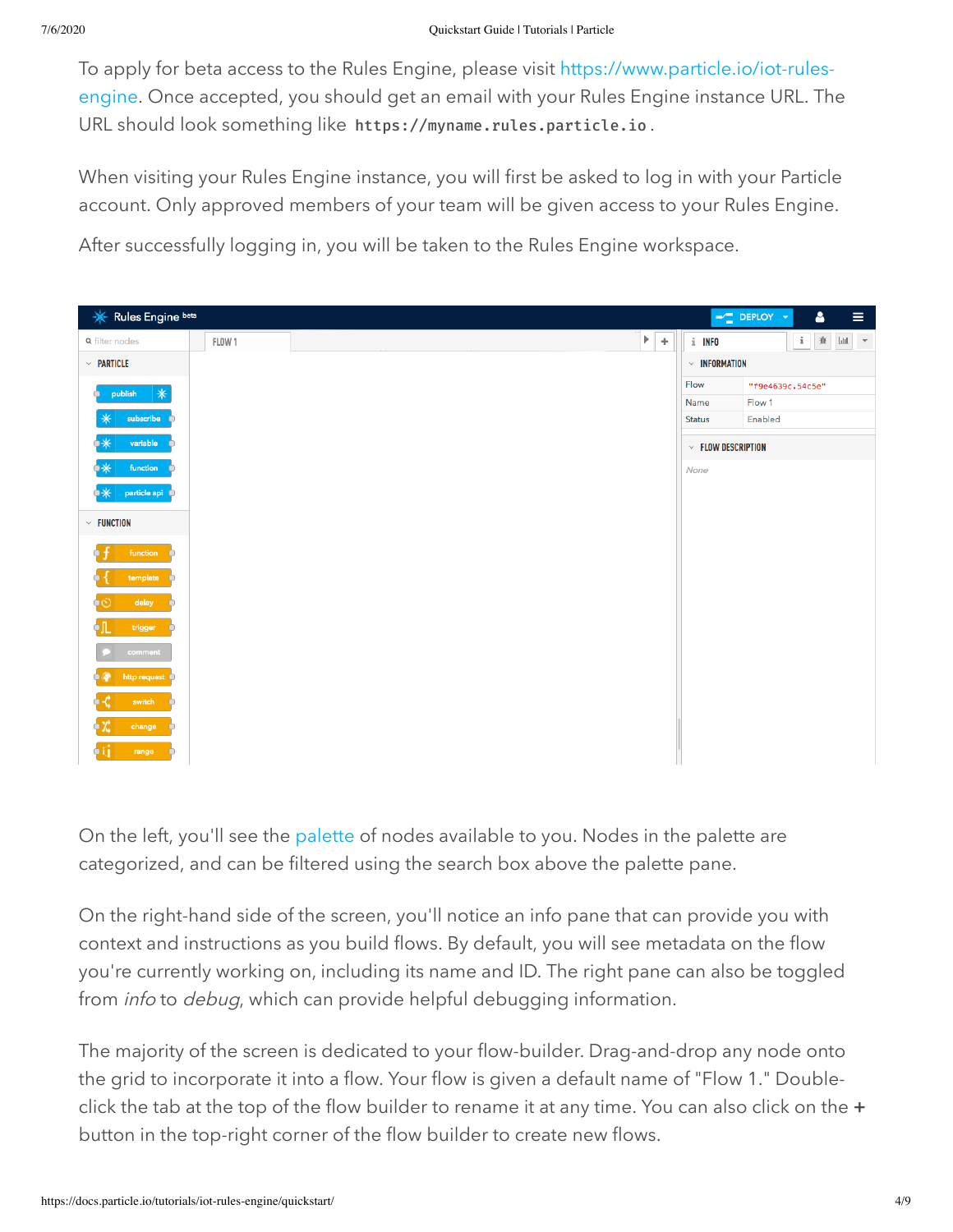### Hello World Flow

We can start with the simplest flow possible: injecting some data in, and logging it out using the debug node.

First, find the *inject node* in your palette on the left pane. The inject node does what you would expect — injects a message to initiate a flow. The message can take on different flavors, like a piece of text, a number, a timestamp, or a more complex structured data object.

Drag the inject node onto your flow builder grid. You should see the right pane change to include information about the inject node.

| <b>Rules Engine beta</b> |                      |                   |         |                                                             | $\blacktriangleright$ DEPLOY<br>$\overline{\phantom{a}}$                                   |  |
|--------------------------|----------------------|-------------------|---------|-------------------------------------------------------------|--------------------------------------------------------------------------------------------|--|
| <b>FLOW 1</b>            | <b>⊘ BUZZER FLOW</b> | <b>⊘ BUZZER 2</b> | Þ.<br>÷ | i INFO                                                      | 兼<br>i<br>$ $ did<br>$\overline{\phantom{a}}$                                              |  |
|                          |                      |                   |         | <b>INFORMATION</b><br>$\checkmark$                          |                                                                                            |  |
|                          |                      |                   |         | Node                                                        | "74c56b41.2c8b44"                                                                          |  |
|                          |                      |                   |         | Type                                                        | inject                                                                                     |  |
|                          |                      |                   |         |                                                             | show more $\rightarrow$                                                                    |  |
|                          |                      |                   |         | <b>NODE HELP</b><br>$\checkmark$                            |                                                                                            |  |
| ₿<br>timestamp           |                      |                   |         | Injects a message into a flow either manually or            |                                                                                            |  |
|                          |                      |                   |         |                                                             | at regular intervals. The message payload can<br>be a variety of types, including strings, |  |
|                          |                      |                   |         |                                                             | JavaScript objects or the current time.                                                    |  |
|                          |                      |                   |         | $\vee$ Outputs                                              |                                                                                            |  |
|                          |                      |                   |         | payload                                                     | various                                                                                    |  |
|                          |                      |                   |         |                                                             | The configured payload of the message.<br>string                                           |  |
|                          |                      |                   |         | An optional property that can be<br>configured in the node. |                                                                                            |  |
|                          |                      |                   |         |                                                             | topic                                                                                      |  |

Click and drag the inject node onto the grid to add it to your flow

By default, the inject node will initiate a flow with a timestamp. Double click on the inject node to customize its behavior. Let's inject the current time at an interval of every 5 seconds as shown below: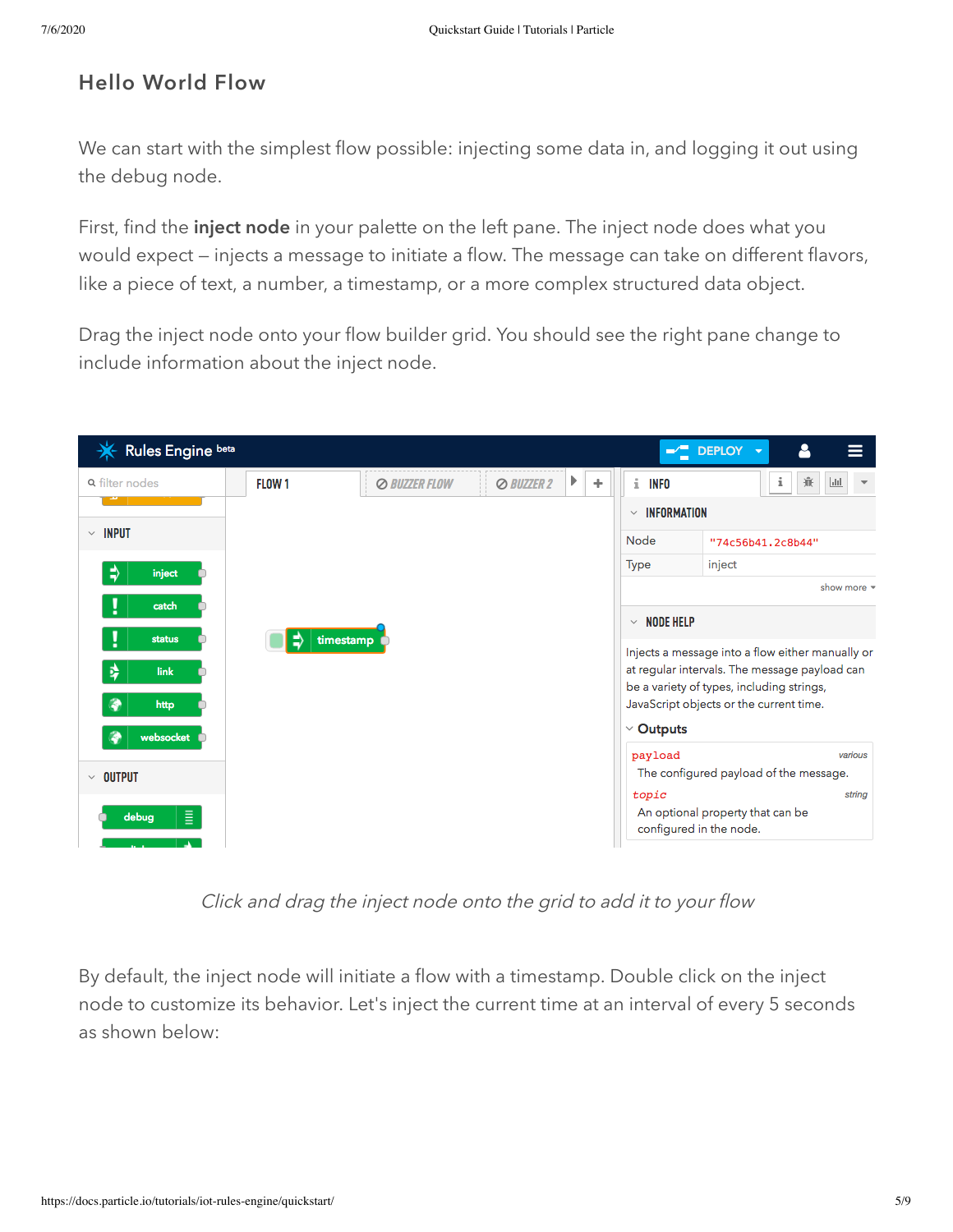| Edit inject node      |                                                        |        |      |
|-----------------------|--------------------------------------------------------|--------|------|
| <b>Delete</b>         |                                                        | Cancel | Done |
| node properties<br>v. |                                                        |        |      |
| Payload               | timestamp<br>$\overline{\phantom{a}}$                  |        |      |
| <b>三 Topic</b>        |                                                        |        | Œ    |
| C' Repeat             | interval                                               | ♦      |      |
|                       | ∸<br>every<br>seconds<br>5<br>$\overline{\phantom{a}}$ | ÷      |      |
|                       | Inject once at start?                                  |        |      |
| Name                  | inject timestamp                                       |        |      |

Click Done to save the node and return to the flow builder. Nice! You've added your first node. You'll notice that the inject node has a blue dot in the top-right corner. This means that there have been changes to this node that need to be deployed (more on that later).

Next, find the green debug node and drag that onto the grid. Note the node connectors on the right edge of the inject node, and the left edge of the debug node. Connect the inject node to the debug node by drawing a line from one node connector to the other with your mouse. This is the method by which you connect nodes to one another to allow them to pass data through the flow.



Nodes are connected to one another to pass data through the flow

In order to the flow to begin running, you must deploy it. Deploying the flow saves any pending changes and begins processing inbound messages. Whenever there are pending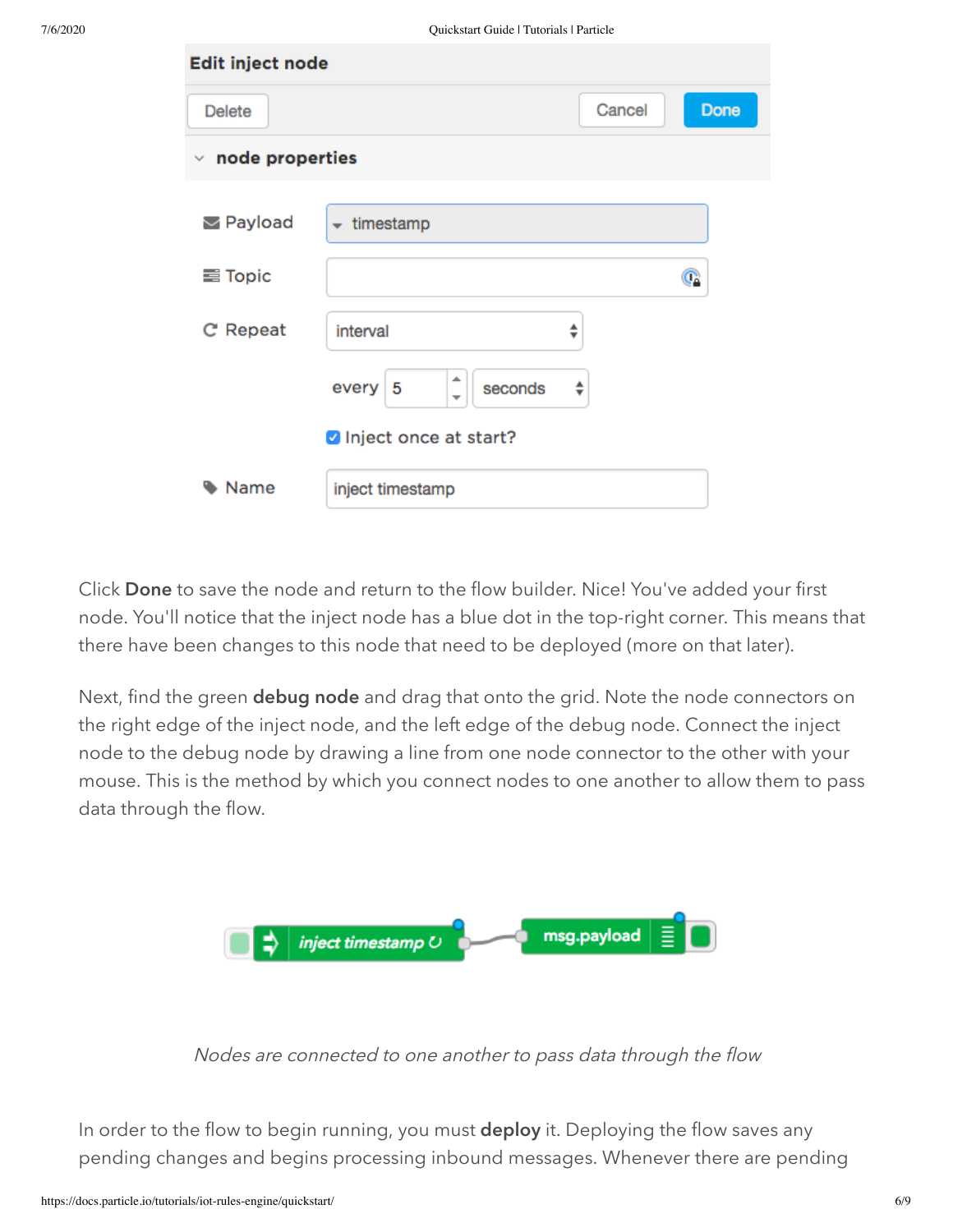changes, the deploy button will illuminate in the nav bar.

Click the deploy button to get our Hello World flow up and running:

| Rules Engine beta<br>$\mathcal{L}$ |        |                             |                                             |                     |                                         | Δ<br>$\blacksquare$ DEPLOY<br>≡<br>$\overline{\phantom{a}}$ |
|------------------------------------|--------|-----------------------------|---------------------------------------------|---------------------|-----------------------------------------|-------------------------------------------------------------|
| <b>Q</b> filter nodes              | FLOW 1 | <b><i>© BUZZER FLOW</i></b> | <b>⊘</b> BUZZER 2<br>$\mathbb{H}$           | Þ.<br>÷<br>Н<br>. . | i.<br><b>INFO</b>                       | 兼<br>i<br> <br>$\overline{\phantom{a}}$                     |
|                                    |        |                             |                                             |                     | $\vee$ INFORMATION                      |                                                             |
| $~\vee~$ INPUT                     |        |                             |                                             |                     | Flow                                    | "f9e4639c.54c5e"                                            |
| $\Rightarrow$<br>inject            |        |                             |                                             |                     | Name                                    | Flow 1                                                      |
|                                    |        |                             |                                             |                     | <b>Status</b>                           | Enabled                                                     |
| catch                              |        |                             |                                             |                     | <b>FLOW DESCRIPTION</b><br>$\checkmark$ |                                                             |
| status                             | ⇒      | $ $ inject timestamp $\cup$ | msg.payload $\boxed{\equiv}$ $\boxed{\Box}$ |                     |                                         |                                                             |
| 幸<br>link                          |        |                             |                                             |                     | None                                    |                                                             |
| P<br>http                          |        |                             |                                             |                     |                                         |                                                             |
| websocket <b>O</b>                 |        |                             |                                             |                     |                                         |                                                             |

Deploy flows to begin processing messages and pick up on any pending changes

You should receive notification that your flow has been successfully deployed. In addition, the blue dots have disappeared, suggesting the pending changes have been deployed.

At the top of the right pane, click on the debug tab. Voila! You should see a new up-to-date timestamp added to the debug logs every 5 seconds.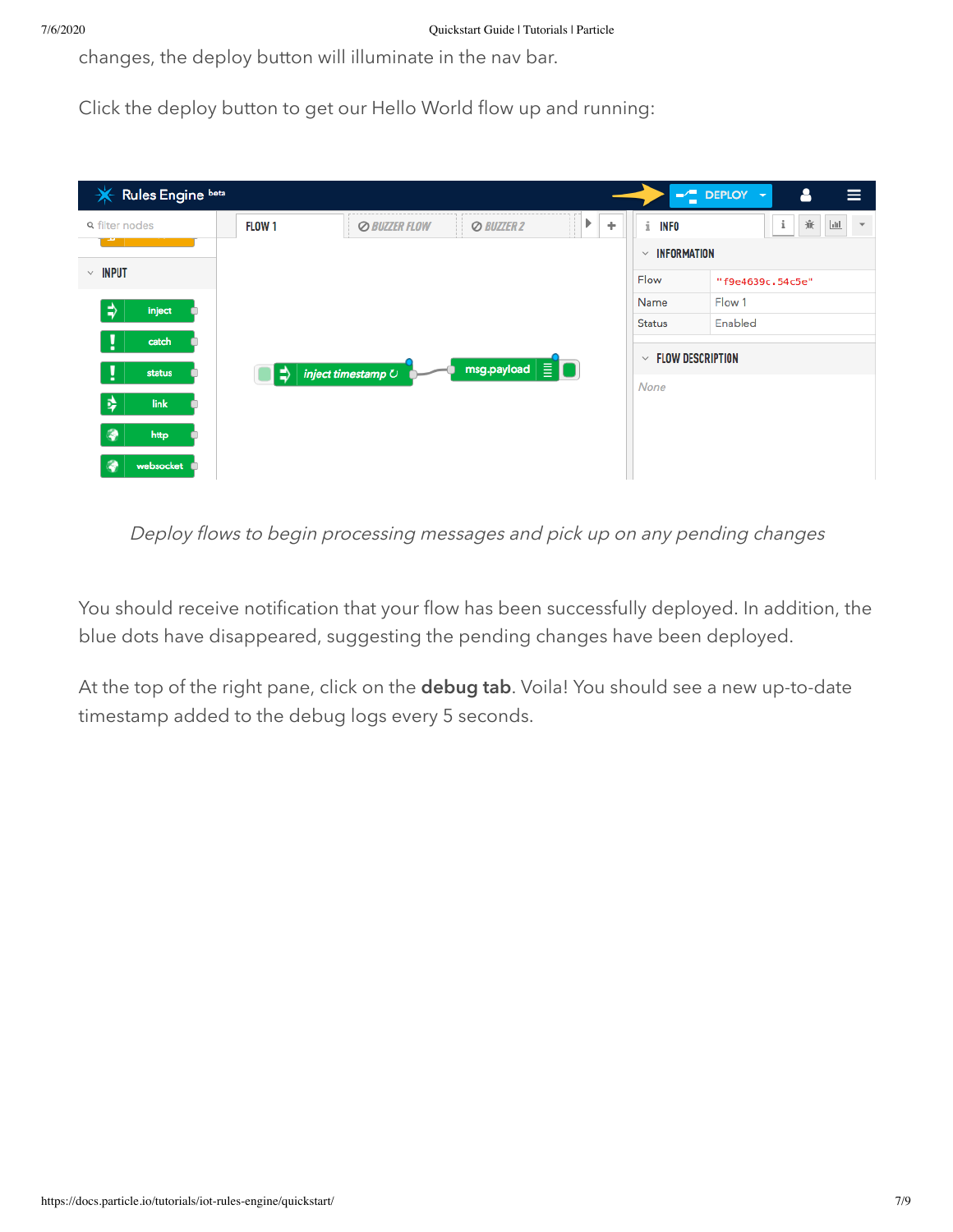7/6/2020 Quickstart Guide | Tutorials | Particle

| info                                  | debug                                       |
|---------------------------------------|---------------------------------------------|
|                                       | ▼ current flow<br>m                         |
| msg.payload : number<br>1523404390464 | 4/10/2018, 4:53:10 PM node: 7a0df86.f078308 |
| msg.payload : number<br>1523404395465 | 4/10/2018, 4:53:15 PM node: 7a0df86.f078308 |
| msg.payload : number<br>1523404400467 | 4/10/2018, 4:53:20 PM node: 7a0df86.f078308 |
| msg.payload : number<br>1523404405468 | 4/10/2018, 4:53:25 PM node: 7a0df86.f078308 |

At any time, you can click on the trash can icon to clear the debug log. You can also filter the logs to all nodes, selected nodes, or the current flow.

Note that the debug pane is actually logging msg.payload . The timestamp is being attached to the payload key of the message object. This method of accessing properties of a message using msg.[property] is a very common nomenclature in the Rules Engine.

<span id="page-7-0"></span>Congrats! You've built your first flow successfully.

### Adding Nodes to Your Palette

Beyond the nodes included with the default palette, you have the ability to install a variety of open-source nodes that have been contributed to Node-RED by the community.

There are thousands of community-contributed nodes and flows that extend the capability of the Rules Engine. Many of these nodes provide integrations with 3rd-party tools and services.

To explore the library of open-source nodes available to you, click on  $\equiv$  > Settings in the top nav bar.

From here, click Palette, then the Install tab. You now can search the library of nodes to find the one that suits your needs: